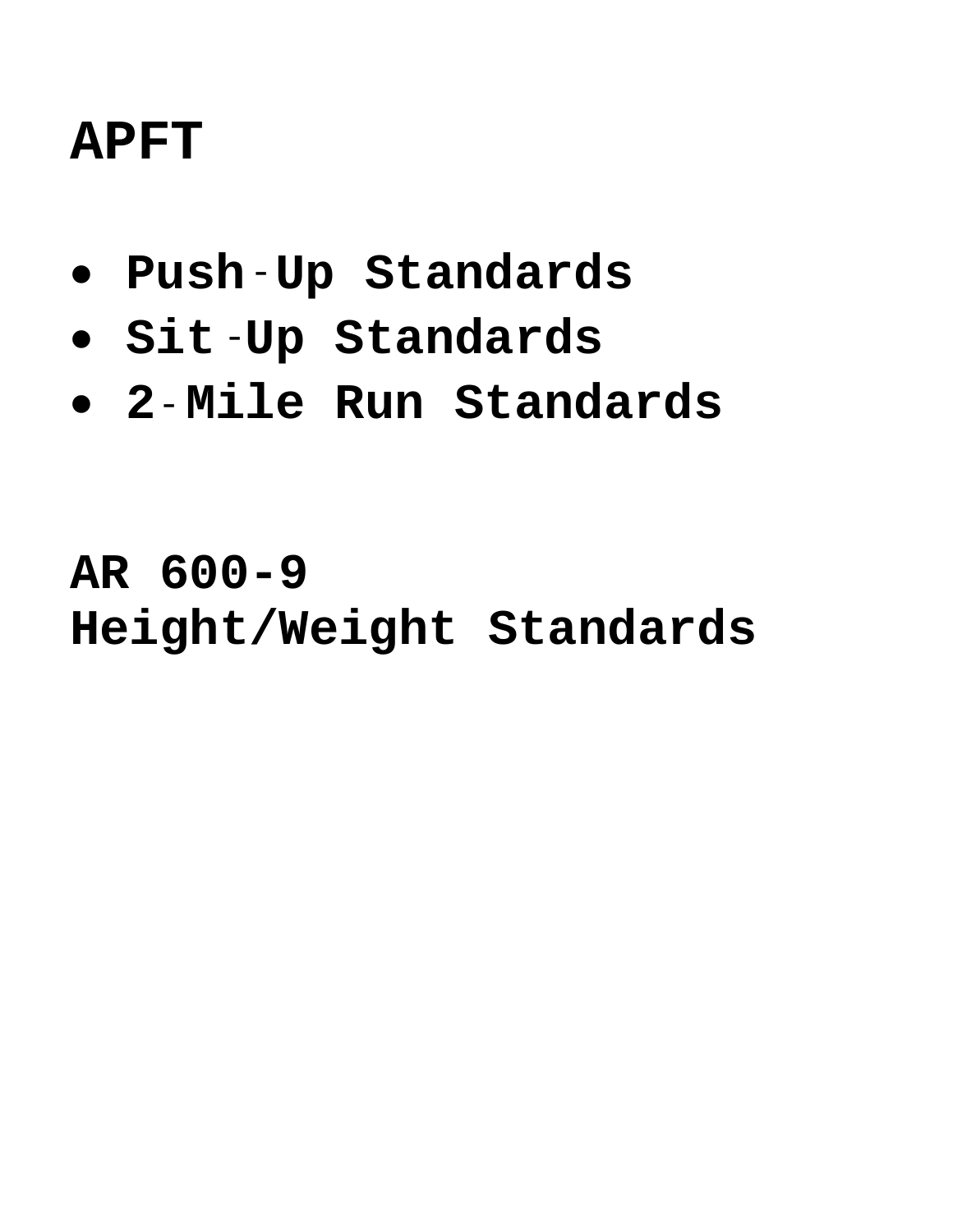| -<br>Republicing<br>77<br>76 | M        | F         |          |          | <b>PUSH-UP STANDARDS</b><br>$17 - 21$<br>$22 - 26$<br>$27 - 31$<br>32-36<br>$37 - 41$<br>$42 - 16$<br>47-51<br>52-56<br>$57 - 61$<br>$62 +$<br><b>AND ROOMS</b> |           |          |          |           |          |                   |          |          |          |          |          |          |          |          |           |           |                             |
|------------------------------|----------|-----------|----------|----------|-----------------------------------------------------------------------------------------------------------------------------------------------------------------|-----------|----------|----------|-----------|----------|-------------------|----------|----------|----------|----------|----------|----------|----------|----------|-----------|-----------|-----------------------------|
|                              |          |           | M        | F        | ĸ                                                                                                                                                               | F         | N        | F        | Μ         | F        | <b>Republican</b> | м        | F        | M        | F        | M        | F        | ĸ        | F        | M         | F         | 100 000<br><b>Recention</b> |
|                              |          |           |          |          | 100                                                                                                                                                             |           |          |          |           |          | 77                |          |          |          |          |          |          |          |          |           |           | 77                          |
|                              |          |           |          |          | 99                                                                                                                                                              |           |          |          |           |          | 76                |          |          |          |          |          |          |          |          |           |           | 76                          |
| 75                           |          |           | 100      |          | 98                                                                                                                                                              |           | 100      |          |           |          | 75                |          |          |          |          |          |          |          |          |           |           | 75                          |
| 74                           |          |           | 99       |          | 97                                                                                                                                                              |           | 99       |          |           |          | 74                |          |          |          |          |          |          |          |          |           |           | 74                          |
| 73<br>72                     |          |           | 98<br>97 |          | 98<br>95                                                                                                                                                        |           | 98<br>97 |          | 100<br>99 |          | 73                |          |          |          |          |          |          |          |          |           |           | 73                          |
| 71                           | 100      |           | 95       |          | 94                                                                                                                                                              |           | 98       |          | 98        |          | 72<br>71          |          |          |          |          |          |          |          |          |           |           | 72<br>71                    |
| 70                           | 99       |           | 94       |          | 93                                                                                                                                                              |           | 96       |          | 97        |          | 70                |          |          |          |          |          |          |          |          |           |           | 70                          |
| 69                           | 97       |           | 93       |          | 92                                                                                                                                                              |           | 94       |          | 96        |          | 69                |          |          |          |          |          |          |          |          |           |           | 69                          |
| 68                           | 96       |           | 92       |          | 91                                                                                                                                                              |           | 93       |          | 95        |          | 68                |          |          |          |          |          |          |          |          |           |           | 68                          |
| 67                           | 94       |           | 91       |          | 89                                                                                                                                                              |           | 92       |          | 94        |          | 67                |          |          |          |          |          |          |          |          |           |           | 67                          |
| 66<br>65                     | 93<br>92 |           | 90<br>89 |          | 88                                                                                                                                                              |           | 91<br>90 |          | 93        |          | 66                | 100      |          |          |          |          |          |          |          |           |           | 66                          |
| 64                           | 90       |           | 87       |          | 87<br>86                                                                                                                                                        |           | 89       |          | 92<br>91  |          | 65<br>64          | 99<br>98 |          |          |          |          |          |          |          |           |           | 65<br>64                    |
| 63                           | 89       |           | 88       |          | 85                                                                                                                                                              |           | 88       |          | 90        |          | 63                | 97       |          |          |          |          |          |          |          |           |           | 63                          |
| 62                           | 88       |           | 85       |          | 84                                                                                                                                                              |           | 87       |          | 89        |          | 62                | 96       |          |          |          |          |          |          |          |           |           | 62                          |
| 61                           | 86       |           | 84       |          | 83                                                                                                                                                              |           | 88       |          | 88        |          | 61                | 94       |          |          |          |          |          |          |          |           |           | 61                          |
| 60                           | 85       |           | 83       |          | 82                                                                                                                                                              |           | 85       |          | 87        |          | 60                | 93       |          |          |          |          |          |          |          |           |           | 60                          |
| 59<br>58                     | 83<br>82 |           | 82<br>81 |          | 81                                                                                                                                                              |           | 84       |          | 88        |          | 59                | 92       |          | 100      |          |          |          |          |          |           |           | 59                          |
| 57                           | 81       |           | 79       |          | 80<br>79                                                                                                                                                        |           | 83<br>82 |          | 85<br>84  |          | 58<br>57          | 91<br>90 |          | 99<br>98 |          |          |          |          |          |           |           | 58                          |
| 56                           | 79       |           | 76       |          | 78                                                                                                                                                              |           | 81       |          | 83        |          | 56                | 89       |          | 98       |          | 100      |          |          |          |           |           | 57<br>56                    |
| 55                           | 78       |           | 77       |          | 77                                                                                                                                                              |           | 79       |          | 82        |          | 55                | 88       |          | 95       |          | 99       |          |          |          |           |           | 55                          |
| 54                           | 77       |           | 76       |          | 76                                                                                                                                                              |           | 78       |          | 81        |          | 54                | 87       |          | 94       |          | 88       |          |          |          |           |           | 54                          |
| 53                           | 75       |           | 75       |          | 75                                                                                                                                                              |           | 77       |          | 79        |          | 53                | 86       |          | 93       |          | 97       |          | 100      |          |           |           | 53                          |
| 52                           | 74       |           | 74       |          | 74                                                                                                                                                              |           | 76       |          | 78        |          | 52                | 84       |          | 92       |          | 98       |          | 99       |          |           |           | 52                          |
| 51<br>50                     | 72       |           | 73<br>71 |          | 73                                                                                                                                                              |           | 75       |          | -77       |          | 51                | 83       |          | 91       |          | 94       |          | 98       |          |           |           | 51                          |
| 49                           | 71<br>70 |           | 70       |          | 72<br>71                                                                                                                                                        | 100<br>99 | 74<br>73 |          | 76<br>75  |          | 50<br>49          | 82<br>81 |          | 89<br>88 |          | 93<br>92 |          | 97<br>95 |          | 100<br>99 |           | 50<br>49                    |
| 48                           | 68       |           | 69       |          | 69                                                                                                                                                              | 98        | 72       |          | 74        |          | 48                | 80       |          | 87       |          | 91       |          | 94       |          | 98        |           | 48                          |
| 47                           | 67       |           | 68       |          | 68                                                                                                                                                              | 98        | 71       |          | 73        |          | 47                | 79       |          | 86       |          | 90       |          | 93       |          | 96        |           | 47                          |
| 46                           | 66       |           | 67       | 100      | 67                                                                                                                                                              | 95        | 70       |          | 72        |          | 46                | 78       |          | 85       |          | 89       |          | 92       |          | 95        |           | 46                          |
| 45                           | 64       |           | 66       | 99       | 86                                                                                                                                                              | 94        | 69       | 100      | 71        |          | 45                | 77       |          | 84       |          | 88       |          | 91       |          | 94        |           | 45                          |
| 44                           | 83       |           | 65       | 97       | 65                                                                                                                                                              | 93        | 68       | 99       | 70        |          | 44                | 78       |          | 82       |          | 87       |          | 90       |          | 93        |           | 44                          |
| 43                           | 61       |           | 63       | 96       | 64                                                                                                                                                              | 92        | 67       | 97       | 69        |          | 43                | 74       |          | 81       |          | 86       |          | 89       |          | 92        |           | 43                          |
| 42<br>41                     | 60<br>59 | 100<br>98 | 62<br>61 | 94<br>93 | 63<br>62                                                                                                                                                        | 90<br>89  | 68<br>65 | 96       | 68<br>67  |          | 42                | 73       |          | 80       |          | 84       |          | 87       |          | 91        |           | 42                          |
| 40                           | 57       | 97        | 60       | 92       | 81                                                                                                                                                              | 88        | 64       | 95<br>93 | 88        | 100      | 41<br>40          | 72<br>71 |          | 79<br>78 |          | 83<br>82 |          | 86<br>85 |          | 89<br>88  |           | 41<br>40                    |
| 39                           | 56       | 95        | 59       | 90       | 60                                                                                                                                                              | 87        | 63       | 92       | 65        | 99       | 39                | 70       |          | 76       |          | 81       |          | 84       |          | 67        |           | 39                          |
| 38                           | 54       | 93        | 58       | 89       | 59                                                                                                                                                              | 85        | 62       | 91       | 64        | 97       | 38                | 69       |          | 75       |          | 80       |          | 83       |          | 86        |           | 38                          |
| 37                           | 53       | 91        | 57       | 88       | 58                                                                                                                                                              | 84        | 61       | 89       | 63        | 98       | 37                | 68       | 100      | 74       |          | 79       |          | 82       |          | 85        |           | 37                          |
| 36                           | 52       | 90        | 55       | 86       | 57                                                                                                                                                              | 83        | 60       | 88       | 62        | 94       | 36                | 67       | 98       | 73       |          | 78       |          | 81       |          | 84        |           | 36                          |
| 35                           | 50       | 88        | 54       | 85       | 56                                                                                                                                                              | 82        | 59       | 87       | 81        | 93       | 35                | 66       | 97       | 72       |          | 77       |          | 79       |          | 82        |           | 35                          |
| 34<br>33                     | 49       | 88        | 53       | 83       | 55                                                                                                                                                              | 81        | 58       | 85       | 60        | 91       | 34                | 64       | 95       | 71       | i100     | 76       |          | 78       |          | 81        |           | 34                          |
| 32                           | 48<br>46 | 84<br>83  | 52<br>51 | 82<br>81 | 54<br>53                                                                                                                                                        | 79<br>78  | 57<br>56 | 84<br>83 | 59<br>58  | 90<br>88 | 33<br>32          | 63<br>62 | 94<br>92 | 69<br>68 | 98<br>97 | 74<br>73 |          | 77<br>76 |          | 80<br>79  |           | 33                          |
| 31                           | 45       | 81        | 50       | 79       | 52                                                                                                                                                              | 77        | 55       | 81       | 57        | 87       | 31                | 61       | 90       | 67       | 95       | 72       | 100      | 75       |          | 78        |           | 32<br>31                    |
| 30                           | 43       | 79        | 49       | 78       | 50                                                                                                                                                              | 76        | 54       | 80       | 56        | 85       | 30                | 60       | 89       | 68       | 93       | 71       | 98       | 74       |          | 76        |           | 30                          |
| 29                           | 42       | 77        | 47       | 77       | 49                                                                                                                                                              | 75        | 53       | 79       | 55        | 84       | 29                | 59       | 87       | 65       | 92       | 70       | 98       | 73       |          | 75        |           | 29                          |
| 28                           | 41       | 76        | 46       | 75       | 48                                                                                                                                                              | 73        | 52       | 77       | 54        | 82       | 28                | 58       | 88       | 64       | 90       | 89       | 95       | 71       | 100      | 74        |           | 28                          |
| 27                           | 39       | 74        | 45       | 74       | 47                                                                                                                                                              | 72        | 51       | 76       | 53        | 81       | 27                | 57       | 84       | 62       | 88       | 68       | 93       | 70       | 98       | 73        |           | 27                          |
| 26                           | 38       | 72        | 44       | 72       | 46                                                                                                                                                              | 71        | 50       | 75       | 52        | 79       | 26                | 56       | 82       | 61       | 87       | 67       | 91       | 69       | 96       | 72        |           | 26                          |
| 25<br>24                     | 37<br>35 | 70<br>69  | 43<br>42 | 71<br>70 | 45<br>44                                                                                                                                                        | 70<br>68  | 49<br>48 | 73       | 51        | 78       | 25                | 54       | 81       | 60       | 85       | 88       | 89       | 68       | 94       | 71        | 100       | 25                          |
| 23                           | 34       | 67        | 41       | 68       | t3                                                                                                                                                              | 67        | 47       | 72       | 50<br>49  | 76       | 24                | 53<br>52 | 70<br>78 | 59<br>58 | 83       | 84<br>63 | 87<br>85 | 67       | 92       | 69<br>66  | 98        | 24                          |
| 22                           | 32       | 65        | 39       | 67       | 42                                                                                                                                                              | 66        | 48       | 69       | 48        | 73       | 22                | 51       | 76       | 56       | u.<br>BO | 62       | 84       | ∞<br>85  | ນບ<br>88 | 67        | স্ত<br>93 | 43<br>22                    |
| 21                           | 31       | 63        | 38       | 66       | 41                                                                                                                                                              | 65        | 45       | 68       | 47        | 72       | 21                | 50       | 74       | 55       | 78       | 81       | 82       | 63       | 86       | œ         | 91        | 21                          |
| 20                           | 30       | 62        | 37       | 84       | 40                                                                                                                                                              | 64        | 44       | 67       | 48        | 70       | 20                | 49       | 73       | 54       | 77       | 60       | 80       | 62       | 84       | 65        | 89        | 20                          |
| 19                           | 28       | 60        | 36       | 63       | 39                                                                                                                                                              | 62        | 43       | 65       | 45        | 69       | 19                | 48       | 71       | 53       | 75       | 59       | 78       | 61       | 82       | 64        | 87        | 19                          |
| 18                           | 27       | 58        | 35       | 61       | 38                                                                                                                                                              | 61        | 42       | 64       | 44        | 87       | 18                | 47       | 70       | 52       | 73       | 58       | 78       | 60       | 80       | 62        | 84        | 18                          |
| 17<br>16                     | 26<br>24 | 57<br>55  | 34<br>33 | 60<br>59 | 37<br>36                                                                                                                                                        | 60<br>59  | 41<br>39 | 63       | 43        | 66       | 17                | 46       | 68       | 51.      | 72       | 57       | 75       | 59       | 78       | 61        | 82        | 17                          |
| 15                           | 23       | 53        | 31       | 57       | 35                                                                                                                                                              | 58        | 38       | 61<br>60 | 42<br>41. | 84<br>63 | 16<br>15          | 44<br>43 | 68<br>65 | 49<br>48 | 70<br>68 | 58<br>54 | 73<br>71 | 58       | 76       | 60        | 80        | 16<br>15                    |
| 14                           | 21       | 51        | 30       | 56       | 34                                                                                                                                                              | 56        | 37       | 59       | 39        | 61       | 14                | 42       | 63       | 47       | 67       | 53       | 69       | 57<br>55 | 74<br>72 | 59<br>58  | 78<br>76  | 14                          |
| 13                           | 20       | 50        | 29       | 54       | 33                                                                                                                                                              | 55        | 38       | 58       | 38.       | 60       | 13                | 41       | 62       | 48       | 65       | 52       | 87       | 54       | 70       | 56        | 73        | 13                          |
| 12                           | 19       | 48        | 28       | 52       | 32                                                                                                                                                              | 54        | 35       | 56       | 37        | 59       | 12                | 40       | 60       | 45       | 63       | 51       | 65       | 53.      | 68       | 55        | 71        | 12                          |
| 11                           | 17       | 48        | 27       | 50       | 31                                                                                                                                                              | 52        | 34       | 54       | 36        | 57       | 11                | 39       | 58       | 44       | 62       | 50       | 64       | 52       | 66       | 54        | 69        | 11                          |
| 10                           | 10       | 44        | 26       | 49       | 29                                                                                                                                                              | 50        | 33       | 52       | 35        | 56       | 10                | 38       | 57       | 42       | 60       | 49       | 62       | 51       | 64       | 53        | 87        | 10                          |
| 9                            | 14       | 43        | 25       | 49       | 28                                                                                                                                                              | 49        | 32       | 50       | 34        | 54       | 9                 | 37       | 55       | 41       | 58       | 48       | 60       | 50       | 62       | 52        | 64        | 9                           |
| 8                            | 13       | 41        | 23       | 48       | 27                                                                                                                                                              | 49        | 31       | 49       | 33        | 53       | 8                 | 36       | 54       | 40       | 57       | 47       | 58       | 49       | 60       | 51        | 62        | 8                           |
| 7<br>6                       | 12       | 39        | 22       | 46       | 26                                                                                                                                                              | 48        | 30       | 49       | 32        | 51       | 7                 | 34       | 52       | 39       | 55       | 48       | 56       | 47       | 58       | 49        | 60        | 7                           |
| 5                            | 10<br>9  | 37<br>36  | 21<br>20 | 45<br>43 | 25<br>24                                                                                                                                                        | 47<br>45  | 29       | 48<br>47 | 31:<br>30 | 50<br>48 | 6                 | 33       | 50       | 38       | 53       | 44       | 55       | 46       | 56       | 48        | 58        | 6                           |
| 4                            | 8        | 34        | 19       | 42       | 23                                                                                                                                                              | 44        | 28<br>27 | 45       | 29        | 47       | 5                 | 32       | 49       | 36       | 52       | 43       | 53       | 45       | 54       | 47.       | 56        | 5                           |
|                              | 6        | 32        | 18       | 41       | 22                                                                                                                                                              | 43        | 26       | 44       | 28        | 45       |                   |          |          |          |          |          |          |          |          |           |           |                             |
|                              |          |           |          |          |                                                                                                                                                                 |           |          |          |           | 44       |                   |          |          |          |          |          |          |          |          |           |           |                             |
| з<br>2                       | 5        | 30        | 17       | 39       | 21                                                                                                                                                              | 42        | 25       | 43       | 27        |          |                   |          |          |          |          |          |          |          |          |           |           |                             |
| 1<br>Repetitions             | з<br>м   | 29<br>F   | 15<br>M  | 38<br>F  | 20                                                                                                                                                              | 41        | 24       | 41       | 26        | 42       |                   |          |          |          |          |          |          |          |          |           |           |                             |

Scoring standards are used to convent raw scores to point scores after test events are completed. Male point scores are indicated by the M at the top<br>and bottom of the shaded column. Female point scores are indicated by th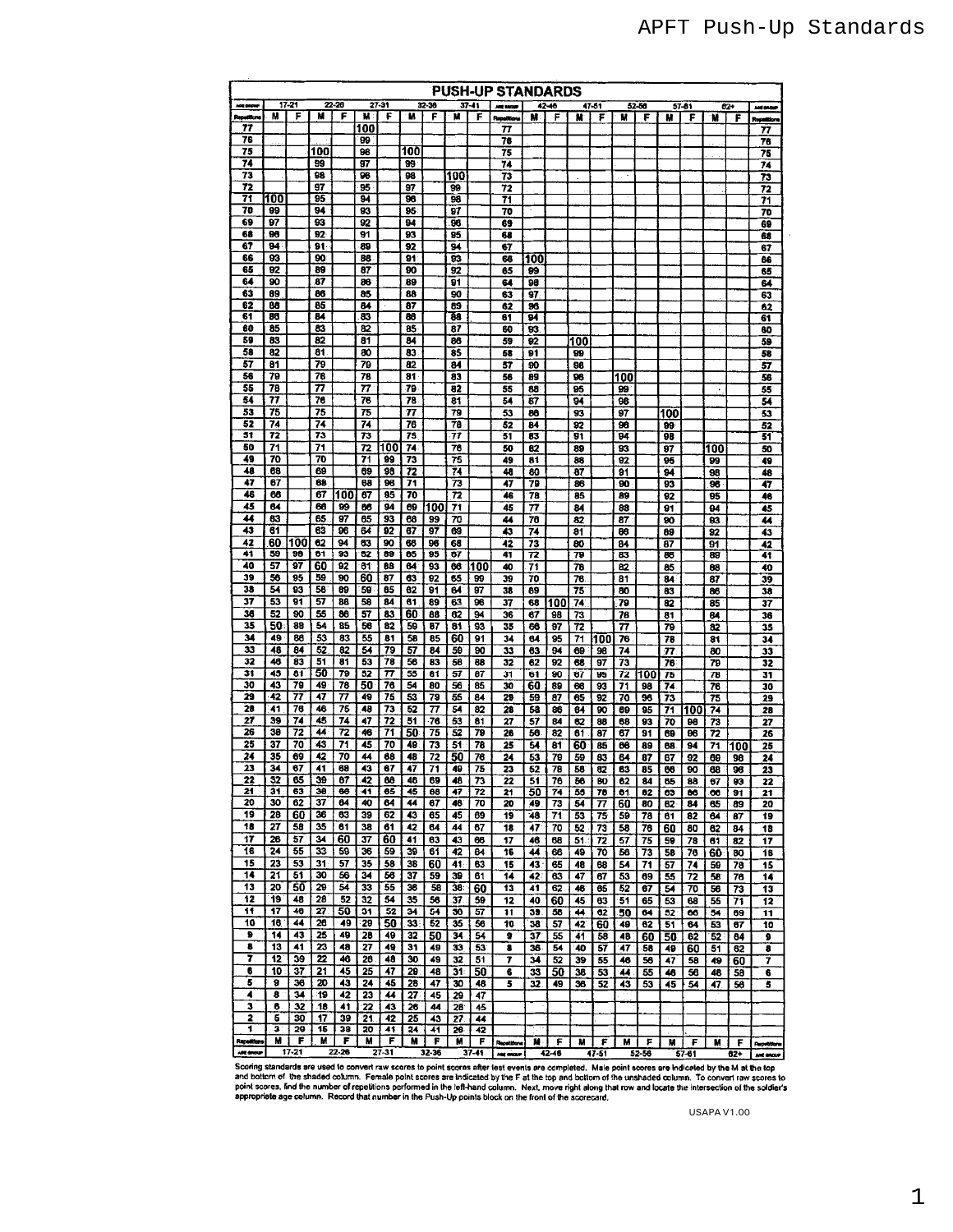| AGE OROUP         | $17 - 21$       | $22 - 26$       | $27 - 31$  | 32-36           | $37 - 41$ | <b>AGE GROUP</b> | 42.46                   | $47-51$ | 52-56 | 57-61           | $-12+$   | AGE GROUP   |
|-------------------|-----------------|-----------------|------------|-----------------|-----------|------------------|-------------------------|---------|-------|-----------------|----------|-------------|
| <b>Republices</b> | w               | w               | <b>LUF</b> | WF              | w         | Romatic          | w                       | MF      | w     | WF              | WF       | Repetitions |
| 82                |                 |                 | 100        |                 |           | 82               |                         |         |       |                 |          |             |
| 81                |                 |                 | 99         |                 |           | 81               |                         |         |       |                 |          |             |
| 80                |                 | 100             | 98         |                 |           | 80               |                         |         |       |                 |          |             |
| 79                |                 | 99              | 97         |                 |           | 79               |                         |         |       |                 |          |             |
| 78                | 100             | 97              | 98         |                 |           | 78               |                         |         |       |                 |          |             |
| 77                | 98              | $\overline{96}$ | 95         |                 |           | 77               |                         |         |       |                 |          |             |
| 76                | 97              | 95              | 94         | 100             | 100       | 76               |                         |         |       |                 |          |             |
| 75                | 95              | 93              | 92         | 99              | 99        | 75               |                         |         |       |                 |          |             |
| 74                | 94              | 92              | 91         | 98              | 98        | 74               |                         |         |       |                 |          |             |
| 73                | 92              | 91              | 90         | $\overline{96}$ | 97        | 73               |                         |         |       |                 |          |             |
| 72                | 90              | 89              | 89         | 95              | 96        | 72               | 100                     |         |       |                 |          |             |
| 71                | 89              | 88              | 88         | 94              | 95        | 71               | 99                      |         |       |                 |          |             |
| 70                | 87              | 87              | 87         | 93              | 94        | 70               | 98                      |         |       |                 |          |             |
| 69                | 86              | 85              | 86         | 92              | 93        | 69               | 97                      |         |       |                 |          |             |
| 68                | 84              | 84              | 85         | 91              | 92        | 68               | 96                      |         |       |                 |          |             |
| 67                | 82              | 83              | 84         | 89              | 91        | 67               | 95                      |         |       |                 |          |             |
| 66                | $\overline{31}$ | 81              | 83         | 88              | 89        | 66               | ਕ                       | 100     | 100   |                 |          |             |
| 65                | 79              | 80              | 82         | 87              | 88        | 65               | 93                      | 99      | 99    |                 |          |             |
| 64                | 78              | 79              | 81         | 86              | 87        | 64               | 92                      | 98      | 98    | 100             |          |             |
| 63                | 78              | 77              | 79         | 85              | 86        | 63               | 91                      | 97      | 97    | 99              | 100      |             |
| 62                | 74              | 76              | 78         | 84              | 85        | 62               | BO                      | 96      | 95    | 98              | 99       |             |
| 61                | 73              | 75              | 77         | 82              | 84        | 61               | 89                      | 94      | 95    | 97              | 98       |             |
| 60                | 71              | 73              | 76         | 81              | 83        | 60               | 88                      | 93      | 94    | 96              | 97       |             |
| 59                | 70              | 72              | 75         | 80              | 82        | 59               | 87                      | 92      | 93    | 95              | 96       |             |
| 58                | 68              | 71              | 74         | 79              | 81        | 58               | 86                      | 91      | 92    | 94              | 95       |             |
| 57                | 66              | 69              | 73         | 78              | 80        | 57               | 85                      | 90      | 91    | 92              | 94       |             |
| 56                | 65              | 68              | 72         | 76              | 79        | 56               | 84                      | 89      | 89    | 91              | 92       |             |
| 55                | 63              | 67              | 71         | 75              | 78        | 55               | $\overline{63}$         | 88      | 88    | 50              | 91       |             |
| 54                | 62              | 65              | 70         | 74              | 77        | 54               | 82                      | 87      | 87    | 89              | 90       |             |
| 53                | 60              | 64              | 69         | 73              | 78        | 53               | 81                      | 86      | 96    | 88              | 89       |             |
| 52                | 58              | 63              | 68         | 72              | 75        | 52               | 80                      | 84      | 85    | $\overline{37}$ | 88       |             |
| 31                | 57              | 61              | 66         | 71              | 74        | 51               | 79                      | 83      | 84    | 86              | 87       |             |
| 50                | 65              | 60              | 65         | 69              | 73        | 50               | 78                      | 82      | 83    | 85              | 86       |             |
| 49                | 54              | 59              | 64         | 68              | 72        | 49               | 77                      | 81      | 82    | 84              | 85       |             |
| 48                | 52              | 57              | 63         | 67              | 71        | 48               | 76                      | 80      | 81    | 83              | 84       |             |
| 47                | 50              | 56              | 62         | 66              | 69        | 47               | 75                      | 79      | 80    | 82              | 83       |             |
| 46                | 49              | 55              | 61         | 85              | 68        | 46               | 74                      | 78      | 79    | 81              | 82       |             |
| 45                | 47              | 53              | 60         | 84              | 67        | 45               | 73                      | 77      | 78    | 79              | 81       |             |
| 44                | 46              | 52              | 59         | 62              | 68        | 44               | 72                      | 76      | 77    | 78              | 79       |             |
| 43                | 44              | 50              | 58         | 61              | 65        | 43               | 71                      | 74      | 76    | 77              | 78       |             |
| 42                | 42              | 49              | 57         | 60              | 64        | 42               | 70                      | 73      | 75    | 76              | 77       |             |
| 41                | 41              | 48              | 56         | 59              | 63        | 41               | 69                      | 72      | 74    | 75              | 76       |             |
| 40                | 39<br>38        | 47              | 55         | 58              | 82        | 40               | 68                      | 71      | 73    | 74              | 75       |             |
| 39<br>38          | 36              | 45<br>44        | 54         | 56              | 61        | 39               | 67                      | 70      | 72    | 73              | 74       |             |
|                   |                 |                 | 52         | 55              | 60        | 38               | 66                      | 69      | 71    | 72              | 73       |             |
| 37<br>36          | 34              | 43              | 51         | 54              | 59        | 37               | 65                      | 68      | 69    | 71              | 72       |             |
|                   | 33              | 41              | 50         | 53              | 58        | 36               | $\overline{\mathbf{c}}$ | 67      | 68    | 70              | 71       |             |
| 35                | 31              | 40              | 49         | 52              | 67        | 35               | 63                      | 66      | 67    | 69              | 70       |             |
| 34<br>33          | 30<br>28        | 39<br>37        | 48         | 50<br>49        | 56        | 34               | 62                      | 84      | 66    | 65              | 69       |             |
| 32                | 26              | 36              | 47<br>46   | 48              | 55<br>54  | 33               | 61                      | 63      | 65    | 68              | 68       |             |
|                   |                 |                 |            |                 |           | 32               | 60                      | 62      | 64    | 65              | ē5       |             |
| 31                | 25<br>23        | 35              | 45         | 47              | 53        | 31               | 59                      | 61      | 63    | 64              | 65       |             |
| 30<br>29          | 22              | 33<br>32        | 44<br>43   | 46              | 52        | 30               | 58                      | 60      | 62    | 63              | 84       |             |
|                   |                 |                 |            | 45              | 50        | 29               | 57                      | 59      | 81    | 62              | 63       |             |
| 28                | 20              | 31              | 42         | 44              | 49        | 28               | 56                      | 58      | 60    | 61              | 62       |             |
| 27                | 18              | 29              | 41         | 42              | 48        | 27               | 55                      | 57      | 59    | 60              | 61       |             |
| 26                | 17              | 28              | 39         | 41              | 47        | 26               | 54                      | 58      | 58    | 59              | 60       |             |
| 25                | 15              | 27              | 38         | 40              | 48        | 25               | 53                      | 54      | 57    | 59              | 59       |             |
| 24                | 14              | 25              | 37         | 39              | 45        | 24               | 52                      | 53      | 56    | 57              | 58       |             |
| 23                | 12<br>10        | 24<br>23        | 38<br>35   | 38<br>35        | 44<br>43  | 23<br>22         | 51                      | 52      | 55    | 56<br>55        | 57<br>58 |             |
|                   |                 |                 |            |                 |           |                  | 50                      | 51      | 54    |                 |          |             |
| 22<br>21          | 9               | 21              | 34         | 35              | 42        | 21               | 49                      | 50      | 53    | 54              | 55       |             |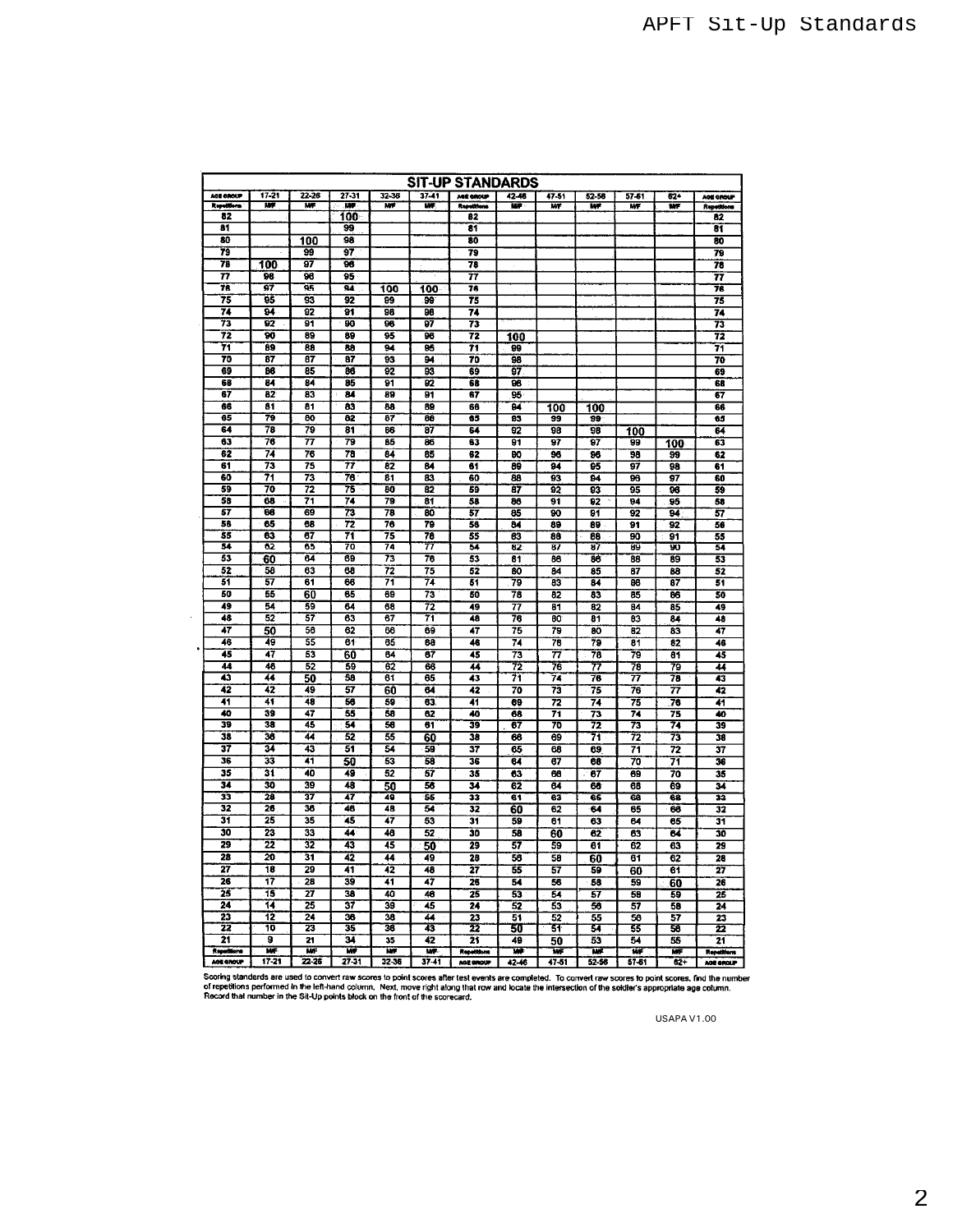| <b>2-MILE RUN STANDARDS</b> |           |          |        |           |     |                |               |       |     |           |     |           |           |       |           |         |                         |     |                     |     |           |     |           |
|-----------------------------|-----------|----------|--------|-----------|-----|----------------|---------------|-------|-----|-----------|-----|-----------|-----------|-------|-----------|---------|-------------------------|-----|---------------------|-----|-----------|-----|-----------|
| ADE GROUP                   | $17 - 21$ |          |        | $22 - 26$ |     | $27 - 31$      |               | 32-38 |     | $37 - 41$ |     | AGE OROUP | $42 - 46$ |       | 47-51     |         | 52-56                   |     | $57 - 61$           |     | ez+       |     | AGE CROUP |
| Time                        | м         | f        |        | M         | .F  | M              | F             | M     | F   | 慧         | F   | Time      | м         | F     | M         | ΪF.     | м                       | F   | M                   | F   | M         | F   | Time      |
| 12:54                       |           |          |        |           |     |                |               |       |     |           |     | 12:54     |           |       |           |         |                         |     |                     |     |           |     | 12:54     |
| 13:00                       | 100       |          |        | 100       |     |                |               |       |     |           |     | 13:00     |           |       |           |         |                         |     |                     |     |           |     | 13:00     |
| 13:06                       | 99        |          |        | 99        |     |                |               |       |     |           |     | 13:05     |           |       |           |         |                         |     |                     |     |           |     | 13:06     |
| 13:12                       | 97        |          |        | 98        |     |                |               |       |     |           |     | 13:12     |           |       |           |         |                         |     |                     |     |           |     | 13:12     |
| 13:18                       | 86        |          |        | 97        |     | 1100           |               | 100   |     |           |     | 13:18     |           |       |           |         |                         |     |                     |     |           |     | 13:15     |
| 13:24                       | 94        |          |        | 96        |     | 99             |               | 99    |     |           |     | 13:24     |           |       |           |         |                         |     |                     |     |           |     | 13:24     |
| 13:30                       | B         |          |        | 94        |     | 98             |               | 98    |     |           |     | 13:30     |           |       |           |         |                         |     |                     |     |           |     | 13:30     |
| 13:36                       | 92        |          |        | 93        |     | 97             |               | 97    |     | 100       |     | 13:36     |           |       |           |         |                         |     |                     |     |           |     | 13:36     |
| 13:42                       | 90        |          |        | 82        |     | 98             |               | 98    |     | 99        |     | 13:42     |           |       |           |         |                         |     |                     |     |           |     | 13:42     |
| 13:43                       | 89        |          |        | 91        |     | 95             |               | 95    |     | 98        |     | 13:48     |           |       |           |         |                         |     |                     |     |           |     | 13:48     |
| 13:54                       | 88        |          |        | 90        |     | $\overline{0}$ |               | 95    |     | 97        |     | 13:54     |           |       |           |         |                         |     |                     |     |           |     | 13:54     |
| 14:00                       | 86        |          |        | 89        |     | 92             |               | 94    |     | 97        |     | 14:00     |           |       |           |         |                         |     |                     |     |           |     | 14,00     |
| 14:06                       | 85        |          |        | 88        |     | 91             |               | 93    |     | 96        |     | 14:06     | 100       |       |           |         |                         |     |                     |     |           |     | 14:06     |
| 14:12                       | 83        |          |        | 87        |     | 80             |               | 92    |     | 95        |     | 14:12     | 99        |       |           |         |                         |     |                     |     |           |     | 14:12     |
| 14:18                       | 82        |          |        | BE        |     | 89             |               | 91    |     | 94        |     | 14:18     | 98        |       |           |         |                         |     |                     |     |           |     | 14:18     |
|                             | 81        |          |        | 84        |     | 88             |               | 90    |     | 93        |     |           | 97        |       |           |         |                         |     |                     |     |           |     |           |
| 14:24                       |           |          |        |           |     |                |               |       |     |           |     | 14:24     |           |       | 100       |         |                         |     |                     |     |           |     | 14:24     |
| 14:30                       | 79        |          |        | 83        |     | 87             |               | 89    |     | 92        |     | 14:30     | 97        |       | 99        |         |                         |     |                     |     |           |     | 14:30     |
| 14:36                       | 76        |          |        | 82        |     | 86             |               | 88    |     | 91        |     | 14:36     | 96        |       | 98        |         |                         |     |                     |     |           |     | 14:36     |
| 14:42                       | 77        |          |        | 81        |     | 85             |               | 87    |     | 91        |     | 14:42     | 95        |       | 98        |         | 100                     |     |                     |     |           |     | 14:42     |
| 14:46                       | 75        |          |        | 80        |     | 84             |               | 86    |     | 90        |     | 14:48     | 94        |       | 97        |         | 99                      |     |                     |     |           |     | 14:48     |
| 14:54                       | 74        |          |        | 79        |     | 83             |               | 85    |     | 89        |     | 14:54     | 93        |       | 96        |         | 98                      |     |                     |     |           |     | 14:54     |
| 15:00                       | 72        |          |        | 78        |     | 82             |               | 85    |     | 88        |     | 15:00     | 92        |       | 95        |         | 98                      |     |                     |     |           |     | 15:00     |
| 15:06                       | 71        |          |        | 77        |     | 81             |               | 64    |     | 87        |     | 15:06     | 91        |       | 95        |         | 97                      |     |                     |     |           |     | 15:06     |
| 15:12                       | 70        |          |        | 76        |     | 79             |               | 83    |     | æ         |     | 15:12     | 90        |       | 94        |         | 96                      |     |                     |     |           |     | 15:12     |
| 15:18                       | 68        |          |        | 74        |     | 78             |               | 82    |     | 86        |     | 15:18     | 90        |       | 93        |         | 95                      |     | 100                 |     |           |     | 15:18     |
| 15:24                       | 67        |          |        | 73        |     | 77             |               | 81    |     | 85        |     | 15:24     | 89        |       | 92        |         | 95                      |     | 99                  |     |           |     | 15:24     |
| 15:30                       | 66        |          |        | 72        |     | 76             |               | 80    |     | 84        |     | 15:30     | 88        |       | 91        |         | 94                      |     | 98                  |     |           |     | 15:30     |
| 15:36                       | 64        |          | 100171 |           | 100 | 75             |               | 79    |     | 83        |     | 15:36     | 87        |       | 91        |         | $\overline{\mathbf{g}}$ |     | 97                  |     |           |     | 15:36     |
| 15:42                       | 63        | 99       |        | 70        | 99  | 74             |               | 78    |     | 82        |     | 15:42     | 86        |       | 90        |         | 92                      |     | 97                  |     | 100       |     | 15:42     |
| 15:48                       | 61        | 98       |        | 69        | 98  | 73             | $100^{\circ}$ | - 77  |     | 81        |     | 15:48     | 85        |       | 89        |         | 91                      |     | 96                  |     | 99        |     | 15:48     |
|                             |           |          |        |           |     |                |               |       |     |           |     |           |           |       |           |         |                         |     |                     |     |           |     |           |
| 15:54                       | 60        | 96       |        | 68        | 97  | 72             | 99            | 76    | 100 | 80        |     | 15.54     | 84        |       | 88        |         | 91                      |     | 95                  |     | 98        |     | 15,54     |
| 16:00                       | 59        | 95       |        | 67        | 96  | 71             | 98            | 75    | 99  | 80        |     | 18:00     | 83        |       | 87        |         | 90                      |     | 94                  |     | 97        |     | 15:00     |
| 16:06                       | 57        | 94       |        | 66        | 95  | 70             | 97            | 75    | 99  | 79        |     | 15:06     | 83        |       | 87        |         | 89                      |     | 93                  |     | 96        |     | 16:05     |
| 16:12                       | 56        | 93       |        | 64        | 94  | 69             | 97            | 74    | 98  | 78        |     | 18:12     | 82        |       | 86        |         | 88                      |     | 92                  |     | 95        |     | 18:12     |
| 16:16                       | 54        | 92       |        | 63        | 93  | 68             | 96            | 73    | 97  | 77        |     | 16:18     | 81        |       | 85        |         | 87                      |     | 91                  |     | 94        |     | 16:18     |
| 16:24                       | 53        | 90       |        | 62        | 92  | 66             | 95            | 72    | 97  | 76        |     | 16:24     | 80        |       | 84        |         | 87                      |     | 90                  |     | 83        |     | 16:24     |
| 16:30                       | 32        | 89       |        | 61        | 91  | 65             | 94            | 71    | 96  | 75        |     | 16:30     | 79        |       | <b>B4</b> |         | 86                      |     | 90                  |     | 93        |     | 18:30     |
| 16:36                       | 50        | 88       |        | 60        | 90  | 64             | 93            | 70    | 95  | 74        |     | 16:36     | 78        |       | 83        |         | 85                      |     | 89                  |     | 92        |     | 16:36     |
| 16:42                       | 49        | 87       |        | 59        | 89  | 63             | 92            | 69    | 94  | 74        |     | 18:42     | 77        |       | 82        |         | 84                      |     | 88                  |     | 91        |     | 16:42     |
| 16:46                       | 48        | 85       |        | 56        | 88  | 62             | 91            | 68    | 94  | 73        |     | 16:48     | 77        |       | 81        |         | 84                      |     | 87                  |     | 90        |     | 16:48     |
| 16:54                       | 46        | 84       |        | 57        | 87  | 61             | 91            | 67    | 93  | 72        |     | 16:54     | 76        |       | 80        |         | 83                      |     | 86                  |     | 89        |     | 16:54     |
| 17:00                       | 45        | 83       |        | 56        | 86  | 60             | 90            | 66    | 92  | 71        | 100 | 17:00     | 75        |       | 80        |         | 82                      |     | 85                  |     | 88        |     | 17:00     |
| 17:06                       | 43        | 82       |        | 54        | 85  | 59             | 89            | 65    | 92  | 70        | 99  | 17:08     | 74        |       | 79        |         | 81                      |     | 84                  |     | 87        |     | 17:06     |
| 17:12                       | 42        | 81       |        | 53        | 84  | 58             | 88            | 65    | 91  | 69        | 99  | 17:12     | 73        |       | 78        |         | 80                      |     | 83                  |     | 86        |     | 17:12     |
| 17:18                       | 41        | 79       |        | 52        | 83  | 57             | 87            | 64    | 90  | 69        | 98  | 17:18     | 72        |       | 77        |         | 80                      |     | 83                  |     | 85        |     | 17:18     |
| 17:24                       | 39        | 78       |        | 51        | 82  | 56             | 86            | 63    | 90  | 88        | 97  | 17:24     | 71        | 100 I | 76        |         | 79                      |     | 82                  |     | 84        |     | 17:24     |
| 17:30                       | 38        | 77       |        | 50        | 81  | 55             | 86            | 62    | 89  | -67       | 96  | 17:30     | 70        | 99    | 76        |         | 78                      |     | 81                  |     | 83        |     |           |
|                             |           |          |        |           |     |                |               |       |     |           |     |           |           |       |           |         |                         |     |                     |     |           |     | 17:30     |
| 17:38                       | 37        | 76       |        | 49        | 80  | 54             | 85            | 61    | 88  | 66        | 96  | 17:36     | 70        | 99    |           | 75 1100 | 77                      |     | 80                  |     | <b>B2</b> |     | 17:36     |
| 17:42                       | 35        | 75       |        | 48        | 79  | 52             | 84            | 60    | 88  | 65        | 95  | 17:42     | 69        | 98    | 74        | 99      | 76                      |     | 79                  |     | 81        |     | 17:42     |
| 17:48                       | 34        | 73       |        | 47        | 78  | -51            | 83            | 59    | 87  | 64        | 94  | 17:48     | 68        | 97    | 73        | 99      | 76                      |     | 78                  |     | 80        |     | 17:48     |
| 17:54                       | 32        | 72       |        | 46        | 77  | 50             | 82            | 58    | 86  | 63        | 94  | 17:54     | 67        | 97    | 73        | 98      | 75                      |     | $\overline{\bf 77}$ |     | 80        |     | 17:54     |
| 18:00                       | 31        | 71       |        | 44        | 76  | 49             | 81            | 57    | 86  | 63        | 93  | 18:00     | 66        | 96    | 72        | 97      | 74                      |     | 77                  |     | 79        |     | 18:00     |
| 18:00                       | 30        | 70       |        | 43        | 75  | 48             | 80            | 56    | 85  | 62        | 92  | 18:06     | 65        | 96    | 71        | 97      | 73                      |     | 76                  |     | 78        |     | 18:06     |
| 18:12                       | 28        | 68       |        | 42        | 74  | 47             | 80            | 55    | 84  | 61        | 92  | 18:12     | 64        | 95    | 70        | 96      | 73                      |     | 75                  |     | 77        |     | 18:12     |
| 18:18                       | 27        | 67       |        | 41        | 73  | 46             | 79            | 55    | 83  | 60        | 91  | 18:18     | 63        | 94    | 69        | 96      | 72                      |     | 74                  |     | 76        |     | 18:18     |
| 18:24                       | 26        | 66       |        | 40        | 72  | 45             | 78            | 54    | 83  | -59       | 90  | 18:24     | 63        | 94    | 69        | 95      | 71                      |     | 73                  |     | 75        |     | 18:24     |
| 18:30                       | 24        | 65       |        | 39        | 71  | 44             | 77            | 53    | 82  | 58        | 89  | 18:30     | 62        | 93    | 68        | 94      | 70                      |     | 72                  |     | 74        |     | 18:30     |
| 18:36                       | 23        | 64       |        | 38        | 70  | 43             | 76            | 52    | 81  | 57        | 89  | 18:36     | 61        | 92    | 67        | 94      | 69                      |     | 71                  |     | 73        |     | 18:36     |
| 18:42                       | 21        | 62       |        | 37        | 69  | 42             | 75            | 51    | 81  | 57        | 88  | 18:42     | 60        | 92    | 66        | 93      | 69                      |     | 70                  |     | 72        |     | 18:42     |
| 18:48                       | 20        | 61       |        | 36        | 68  | 41             | 74            | 50    | 80  | 56        | 87  | 18:48     | 59        | 91    | 65        | 92      | 68                      |     | 70                  |     | 71        |     | 18:48     |
| 18:54                       | 19        | 60       |        | 34        | 67  | 39             | 74            | 49    | 79  | 55        | 87  | 18:54     | 58        | 90    | 65        | 92      | 67                      |     | 69                  |     | 70        |     | 18:54     |
| 19:00                       | 17        | 59       |        | 33        | 66  | 38             | 73            | 48    | 79  | 54        | 86  | 19:00     | 57        | 90    | 64        | 91      | 66                      |     | 68                  |     | 69        |     | 19:00     |
| 19:06                       | 16        | 58       |        | 32        | 65  | 37             | 72            | 47    | 78  | 53        | 85  |           |           |       |           |         |                         | 100 |                     |     |           |     |           |
|                             |           |          |        |           |     |                |               |       |     |           |     | 19:05     | 57        | 89    | 63        | 91      | 65                      | 99  | 67                  |     | 68        |     | 19:06     |
| 19:12                       | 14        | 56       |        | 31        | 64  | 36             | 71            | 46    | 77  | 52        | 85  | 19:12     | 56        | 89    | 62        | 90      | 65                      | 99  | 66                  |     | 67        |     | 19:12     |
| 19:18                       | 13        | 55       |        | 30        | 63  | 35             | 70            | 45    | 77  | 51        | 84  | 19:18     | 55        | 88    | 62        | 89      | 64                      | 98  | 65                  |     | 67        |     | 19:18     |
| 19:24                       | 12        | 54       |        | 29        | 62  | 34             | 69            | 45    | 76  | -51       | 83  | 19:24     | 54        | 87    | 61        | 89      | 63                      | 97  | 64                  |     | 66        |     | 19:24     |
| 19:30                       | 10        | 53       |        | 28        | 61  | 33             | 69            | 44    | 75  | 50        | 82  | 19:30     | 53        | 87    | 60        | 88      | 62                      | 96  | 63                  |     | 65        |     | 19:30     |
| 19:36                       | 9         | 52       |        | 27        | 60  | 32             | 68            | 43    | 74  | 49        | 82  | 19:36     | 52        | 86    | 59        | 87      | 62                      | 96  | 63                  |     | 64        |     | 19:36     |
| 19:42                       | 8         | 50       |        | 26        | 59  | 31             | 67            | 42    | 74  | 48        | 81  | 19:42     | 51        | 85    | 58        | 87      | 81                      | 95  | 62                  | 100 | 63        |     | 19:42     |
| 19:48                       | 6         | 49       |        | 24        | 58  | 30             | 66            | 41    | 73  | 47        | 80  | 19:48     | 50        | 85    | 58        | 86      | 60                      | 94  | 61                  | 99  | 62        |     | 19:48     |
| 19:54                       | 5         | ۹õ       |        | 23        | 57  | 28             | 65            | 40    | 72  | 46        | æc  | 19:54     | 50        | 84    | 57        | æ       | 59                      | 93  | 60                  | 98  | 61        |     | 19:54     |
| 20:00                       | 3         | 47       |        | 22        | 56  | 28             | 84            | 39    | 72  | 46        | 79  | 20:00     | 49        | 83    | 56        | 85      | 58                      | 93  | 59                  | 98  | 60        | 100 | 20:00     |
| 20:06                       | 2         |          | 45     | 21        | 55  | 26             | 63            | 38    | 71  | 45        | 78  | 20:06     | 48        | 83    | 55.       | 84      | 58                      | 92  | 58                  | 97  | 59        |     |           |
| 20:12                       | 1         | 44       |        | 20        | 54  | 25             | 63            | 37    | 70  | 44        |     |           |           |       |           |         |                         |     |                     |     |           | 99  | 20:06     |
|                             |           |          |        |           |     |                |               |       |     |           | 78  | 20:12     | 47        | 82    | 55        | 84      | 57                      | 91  | 57                  | 96  | 58        | 98  | 20:12     |
| 20:18                       | ٥         | 43       |        | 19        | 53  | 24             | 62            | 36    | 70  | 43        | 77  | 20:18     | 46        | 82    | 54        | 83      | 56                      | 90  | 57                  | 95  | 57        | 98  | 20:18     |
| 20:24                       |           | 42<br>41 |        | 18        | 52  | 23             | 61            | 35    | 69  | 42<br>41  | 76  | 20:24     | 45<br>ब   | 81    | 53        | 82      | 55<br>55                | 90  | 56                  | 95  | 56        | 97  | 20:24     |
| 20:30                       |           |          |        | 17        | 51  | 22             | 60            | 35    | 68  |           | 75  | 20:30     |           | 80    | 52.       | 82      |                         | 89  | 55                  | 94  | 55        | 96  | 20:30     |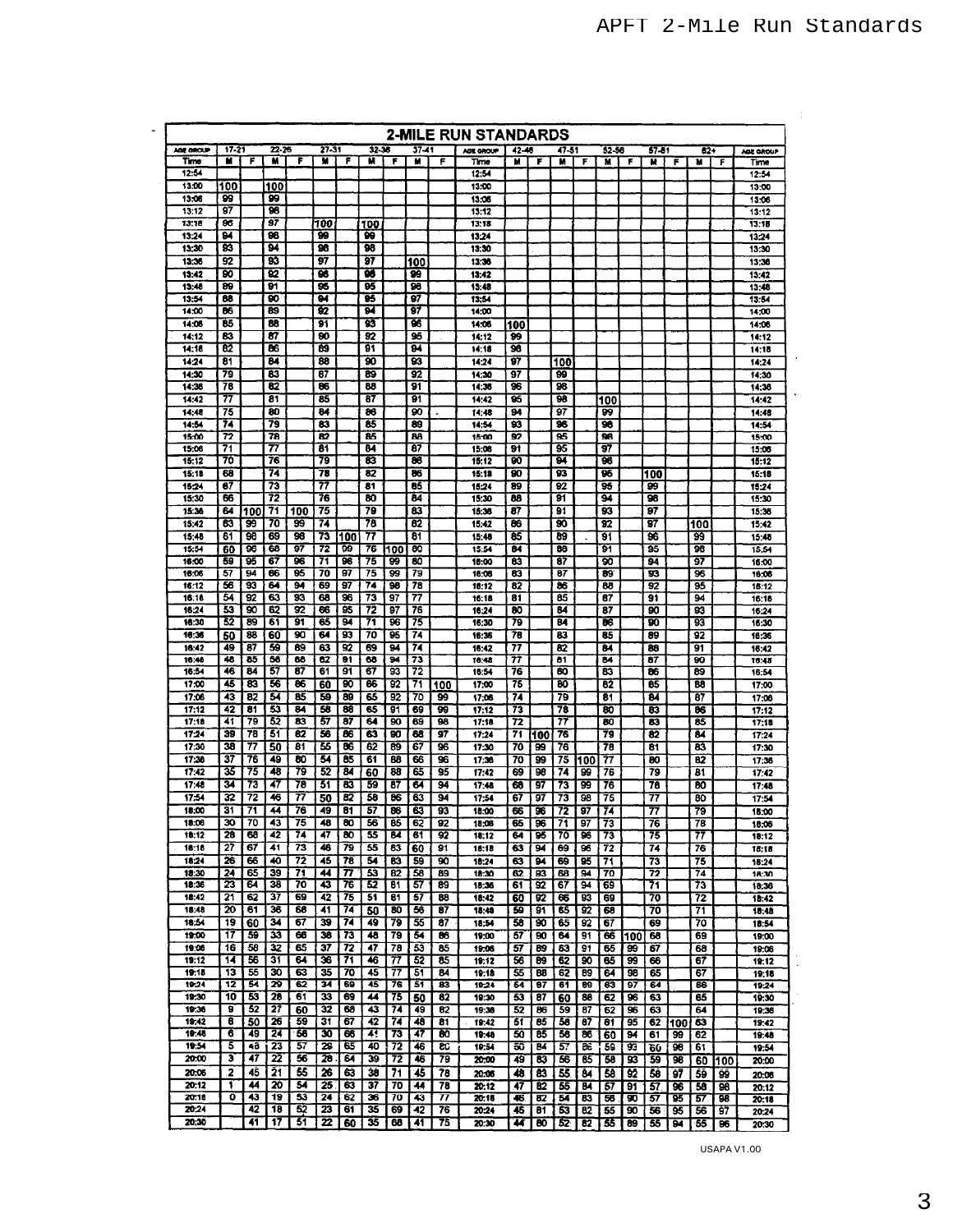| 20:18            | 0         | 43              | 19    | 53 | 24              | 62 | 36    | 70              | 43              | 77 | 20:18 | 46              | 82 | 54              | 83              | 55 | 90   | 57              | 95 | 57 | 98              | 20:18 |
|------------------|-----------|-----------------|-------|----|-----------------|----|-------|-----------------|-----------------|----|-------|-----------------|----|-----------------|-----------------|----|------|-----------------|----|----|-----------------|-------|
| 20:24            |           | 42              | 18    | 52 | 23              | 61 | 35    | 69              | 42              | 76 | 20:24 | 45              | 81 | 53              | 82              | 55 | 90   | 56              | 95 | 56 | 97              | 20:24 |
|                  |           |                 |       |    |                 |    |       |                 |                 |    |       |                 |    |                 |                 |    |      |                 |    |    |                 |       |
| 20:30            |           | 41              | 17    | 51 | 22              | 60 | 35    | 68              | 41              | 75 | 20:30 | 44              | 80 | 52              | 82              | 55 | 89   | 55              | 94 | 55 | 96              | 20:30 |
| 20:36            |           | 39              | 16    | 50 | 21              | 59 | 34    | 68              | 40              | 75 | 2x38  | 43              | 80 | 51              | 81              | 54 | 88   | 54              | 93 | 54 | 95              | 20:36 |
| 20:42            |           | 38              | 14    | 49 | 20              | 58 | 33    | 67              | 40              | 74 | 20:42 | 43              | 79 | 51              | 81              | 53 | 87   | 53              | 92 | 53 | 94              | 20:42 |
| 20:48            |           | 37              | 13    | 48 | 19              | 57 | 32    | 66              | 39              | 73 | 20:48 | 42              | 78 | 50              | 80              | 52 | 87   | 52              | 91 | 53 | 94              | 20:48 |
| 20:54            |           | 36              | 12    | 47 | 18              | 57 | 31    | 66              | 38              | 73 | 20:54 | 41              | 78 | 49              | 79              | 31 | 86   | 51              | 91 | 52 | 93              | 20:54 |
| 21:00            |           | 35              | 11    | 46 | $\overline{17}$ | 56 | 30    | 65              | 37              |    |       | 40              |    | 48              |                 |    |      | 50              |    |    |                 |       |
|                  |           |                 |       |    |                 |    |       |                 |                 | 72 | 21:00 |                 | 77 |                 | 79              | 51 | 85   |                 | 90 | 51 | 92              | 21:00 |
| 21:06            |           | 33              | 10    | 45 | 16              | 55 | 29    | 64              | 36              | 71 | 21:06 | 39              | 77 | 47              | 78              | 50 | 84   | 50              | 89 | 50 | 91              | 21:06 |
| 21:12            |           | 32              | 9     | 44 | 15              | 54 | 28    | 63              | 35              | 71 | 21:12 | 38              | 76 | 47              | 77              | 49 | 84   | 49              | 88 | 49 | 90              | 21:12 |
| 21:18            |           | 31              | 8     | 43 | 14              | 53 | 27    | 63              | 34              | 70 | 21:18 | 37              | 75 | 46              | 77              | 48 | 83   | 48              | 87 | 48 | 90              | 21:18 |
| 21:24            |           | 30              | 7     | 42 | 12              | 52 | 26    | 62              | $\overline{34}$ | 69 | 21:24 | 37              | 75 | 45              | 76              | 47 | 82   | 47              | 87 | 47 | 89              | 21:24 |
| 21:30            |           | 28              | 6     | 41 | $\overline{11}$ | 51 | 25    | 61              | 33              | 68 | 21:30 | 36              | 74 | 44              | 76              | 47 | 81   | 46              | 86 | 46 | 88              | 21:30 |
| 21:36            |           | 27              | 4     | 40 | 10              | 51 | 25    | 61              | 32              | 68 | 21:36 | 35              | 73 | 44              | 75              | 46 | 81   | 45              | 85 | 45 | 87              | 21:36 |
| 21:42            |           | 26              | з     | 39 | 9               | 50 | 24    | 60              | 31              | 67 | 21:42 | 34              | 73 | 43              | 74              | 45 | 80   | 44              | 84 | 44 | 86              | 21:42 |
|                  |           | 25              |       |    |                 |    |       |                 |                 |    |       |                 |    |                 |                 |    |      |                 |    |    |                 |       |
| 21:48            |           |                 | 2     | 38 | 8               | 49 | 23    | 59              | 30              | 66 | 21:48 | 33              | 72 | 42              | 74              | 44 | 79   | 43              | 84 | 43 | 86              | 21:48 |
| 21:54            |           | $\overline{24}$ | 1     | 37 | 7               | 48 | 22    | 59              | 29              | 66 | 21:54 | 32              | 71 | 41              | $\overline{73}$ | 44 | 79   | 43              | 83 | 42 | 85              | 21:54 |
| 22:00            |           | 22              | 0     | 36 | 6               | 47 | 21    | 58              | 29              | 65 | 22:00 | 31              | 71 | 40              | 72              | 43 | 78   | 42              | 82 | 41 | 84              | 22:00 |
| 22:06            |           | 21              |       | 35 | 5               | 46 | 20    | 57              | 28              | 64 | 22:06 | 30              | 70 | 40              | 72              | 42 | 77   | 41              | 81 | 40 | 83              | 22:06 |
| 22:12            |           | 20              |       | 34 | 4               | 46 | 19    | 57              | 27              | 64 | 22:12 | 30              | 70 | 39              | 71              | 41 | 76   | 40              | 80 | 40 | 82              | 22:12 |
| 22:18            |           | 19              |       | 33 | 3               | 45 | 18    | 56              | 26              | 63 | 22:18 | 29              | 69 | 38              | 71              | 40 | 76   | 39              | 80 | 39 | 82              | 22:18 |
| 22:24            |           | 18              |       | 32 | 2               | 44 | 17    | $\overline{55}$ | 25              | 62 | 22:24 | 28              | 68 | 37              | 70              | 40 | 75   | 38              | 79 | 38 | 81              | 22:24 |
| 22:30            |           | 16              |       | 31 | ī               | 43 | 16    | 54              | 24              | 61 |       | 27              | 68 |                 |                 |    |      |                 |    |    |                 |       |
|                  |           |                 |       |    |                 |    |       |                 |                 |    | 22:30 |                 |    | 36              | 69              | 39 | 74   | 37              | 78 | 37 | 80              | 22:30 |
| 22:36            |           | 15              |       | 30 | ō               | 42 | 15    | 54              | 23              | 61 | 22:36 | 26              | 67 | 36              | 69              | 38 | 73   | 37              | 77 | 36 | 79              | 22.36 |
| 22:42            |           | 14              |       | 29 |                 | 41 | 15    | 53              | 23              | 60 | 22:42 | 25              | 66 | 35              | 68              | 37 | 73   | 36              | 76 | 35 | 78              | 22:42 |
| 22:48            |           | 13              |       | 28 |                 | 40 | 14    | 52              | 22              | 59 | 22:48 | 24              | 66 | 34              | 67              | 36 | 72   | 35              | 76 | उन | 78              | 22.48 |
| 22:54            |           | 12              |       | 27 |                 | 40 | 13    | 52              | 21              | 59 | 22:54 | 23              | 65 | 33              | 67              | 36 | 71   | 34              | 75 | 33 | 77              | 22:54 |
| 23:00            |           | 10              |       | 26 |                 | 39 | 12    | 51              | 20              | 58 | 23:00 | 23              | 64 | 33              | 66              | 35 | 70   | 33              | 74 | 32 | 76              | 23:00 |
| 23:06            |           | 9               |       | 25 |                 | 38 | 11    | 50              | 19              | 57 | 23:06 | 22              | 64 | 32              | 66              | 34 | 70   | 32              | 73 | 31 | 75              | 23.06 |
| 23:12            |           | T               |       | 24 |                 | 37 | 10    | 49              | 18              | 56 | 23:12 | $\overline{21}$ | 63 | 31              | $\overline{65}$ | 33 | 69   | 31              | 73 | 30 | 74              |       |
| 23:16            |           | 7               |       | 23 |                 | 36 |       | 49              |                 | 56 |       |                 |    |                 |                 |    |      |                 |    |    |                 | 23:12 |
|                  |           |                 |       |    |                 |    | ॿ     |                 | 17              |    | 23:18 | 20              | 63 | 30              | ब्र             | 33 | 68   | 30              | 72 | 29 | 74              | 23:18 |
| 23:24            |           | 5               |       | 22 |                 | 35 | 8     | 48              | 17              | 55 | 23:24 | 19              | 62 | 29              | 64              | 32 | 67   | 30              | 71 | 28 | 73              | 23:24 |
| 23:30            |           | 4               |       | 21 |                 | 34 | 7     | 48              | 16              | 54 | 23:30 | 18              | 61 | 29              | 63              | 31 | 67   | 29              | 70 | 27 | 72              | 23:30 |
| 23:36            |           | 3               |       | 20 |                 | 34 | 6     | 47              | 15              | 54 | 23:36 | 17              | 61 | 28              | 62              | 30 | 66   | 28              | 69 | 27 | 71              | 23:36 |
| 23:42            |           | 2               |       | 19 |                 | 33 | 5     | 46              | 14              | 53 | 23:42 | 17              | 60 | 27              | 62              | 29 | 65   | 27              | 69 | 26 | 70              | 23:42 |
| 23:48            |           | ī               |       | 18 |                 | 32 | 5     | 46              | 13              | 52 | 23:48 | 16              | 59 | 26              | 61              | 29 | 64   | 26              | 68 | 25 | 70              | 23:48 |
| 23.54            |           | o               |       | 17 |                 | 31 | 4     | 45              | 12              | 52 | 23:54 | 15              | 59 | 25              | 61              | 28 | 64   | 25              | 67 | 24 | 69              | 23.54 |
| 24:00            |           |                 |       | 16 |                 | 30 | 3     | 44              | 11              | 51 | 24.00 | 14              | 55 | 25              | 60              | 27 | 63   | 24              | 66 | 23 | 68              | 24:00 |
|                  |           |                 |       |    |                 |    |       |                 |                 |    |       |                 |    |                 |                 |    |      |                 |    |    |                 |       |
| 24:08            |           |                 |       | 15 |                 | 29 | 2     | 43              | 11              | 50 | 24:08 | 13              | 57 | 24              | 59              | 26 | 62   | 23              | 65 | 22 | 67              | 24:06 |
| 24:12            |           |                 |       | 14 |                 | 29 | 1     | 43              | 10              | 49 | 24:12 | 12              | 57 | 23              | 59              | 25 | 61   | 23              | 65 | 21 | 66              | 24:12 |
| 24:18            |           |                 |       | 13 |                 | 28 | Ō     | 42              | 9               | 49 | 24:18 | 11              | 56 | 22              | 58              | 25 | 61   | 22              | 64 | 20 | 66              | 24:18 |
| 24:24            |           |                 |       | 12 |                 | 27 |       | 41              | 8               | 48 | 24.24 | 10              | 56 | 22              | 57              | 24 | 60   | 21              | 63 | 19 | 65              | 24:24 |
| 24:30            |           |                 |       | 11 |                 | 26 |       | 41              | 7               | 47 | 24:30 | 10              | 55 | $\overline{21}$ | 57              | 23 | 59   | $\overline{20}$ | 62 | 18 | $\overline{64}$ | 24:30 |
| 24:36            |           |                 |       | 10 |                 | 25 |       | 40              | 6               | 47 | 24:36 | s               | 54 | 20              | 56              | 22 | 59   | 19              | 62 | 17 | 63              | 24:36 |
| 24:42            |           |                 |       | 9  |                 | 24 |       | 39              | 6               | 46 | 24:42 | 8               | 54 | 19              | 56              | 22 | 58   | 18              | 61 | 16 | 62              |       |
| 24:48            |           |                 |       | 8  |                 | 23 |       | 39              |                 |    |       |                 | 53 |                 |                 |    |      |                 |    |    |                 | 24:42 |
|                  |           |                 |       |    |                 |    |       |                 | 5               | 45 | 24:48 | 7               |    | 18              | 55              | 21 | 57   | 17              | 60 | 15 | 62              | 24:48 |
| 24:54            |           |                 |       | 7  |                 | 23 |       | 38              | 4               | 45 | 24:54 | 6               | 52 | 18              | 54              | 20 | 56   | 17              | 59 | 14 | 61              | 24.54 |
| 25:00            |           |                 |       | 6  |                 | 22 |       | 37              | 3               | 44 | 25:00 | 3               | 52 | 17              | 54              | 19 | 56   | 16              | 58 | 13 | 60              | 25:00 |
| 25.06            |           |                 |       | 5  |                 | 21 |       | 37              | 2               | 43 | 25:06 | 4               | 51 | 16              | 53              | 18 | 55   | 15              | 58 | 13 | 59              | 25:00 |
| 25:12            |           |                 |       | 4  |                 | 20 |       | 36              | 1               | 42 | 25:12 | 3               | 50 | 15              | 52              | 18 | 54   | 14              | 57 | 12 | 58              | 25:12 |
| 25:18            |           |                 |       | 3  |                 | 19 |       | 35              | Ö               | 42 | 25:18 | 3               | 50 | 15              | 52              | 17 | 53   | $\overline{13}$ | 56 | 11 | 38              | 25:18 |
| 25:24            |           |                 |       | 2  |                 | 18 |       | 34              |                 | 41 | 25.24 | 2               | 49 | 14              | 51              | 16 | 53   | 12              | 55 | 10 | 57              | 25:24 |
| 25:30            |           |                 |       | 1  |                 | 17 |       | 34              |                 | 40 |       |                 |    |                 |                 |    |      |                 |    |    |                 |       |
|                  |           |                 |       |    |                 |    |       |                 |                 |    | 25:30 | 1               | 49 | 13              | 51              | 15 | 52   | 11              | 55 | ē  | 56              | 25:30 |
| 25:36            |           |                 |       | ō  |                 | 17 |       | 33              |                 | 40 | 25:36 | o               | 48 | 12              | 50              | 15 | 51   | 10              | 54 | 8  | 55              | 25:36 |
| 25:42            |           |                 |       |    |                 | 16 |       | 32              |                 | 39 | 25:42 |                 | 47 | 11              | 49              | 14 | 50   | 10              | 33 | 7  | 54              | 25:42 |
| 25:48            |           |                 |       |    |                 | 13 |       | 32              |                 | 38 | 25.48 |                 | 47 | 11              | 49              | 13 | 50   | T               | 52 | 6  | 54              | 25:48 |
| 25:54            |           |                 |       |    |                 | 14 |       | 31              |                 | 30 | 25:54 |                 | 46 | 10              | 48              | 12 | 49   | T               | 51 | 3  | 53              | 25:54 |
| 23:00            |           |                 |       |    |                 | १उ |       | 30              |                 | 37 | 2500  |                 | 75 | g               | 47              | π  | ग्रह | 7               | 31 | 2  | 32              | 26:00 |
| 26:06            |           |                 |       |    |                 | 12 |       | w               |                 | 36 | 25173 |                 | 45 | Ŧ               | 77              | 11 | 77   | ड               | 50 | 3  | 51              | 26.06 |
| 26:12            |           |                 |       |    |                 | π  |       | 29              |                 | 35 | 26:12 |                 | 74 |                 | Æ               | π  | 47   | т               | 49 | z  | 50              | 26:12 |
| 28-1 R           |           |                 |       |    |                 | 11 |       | 28              |                 | 35 | 26:18 |                 | 43 |                 | 46              | ø  | 46   | 4               | 48 | 1  | 50              | 26:18 |
| 26:24            |           |                 |       |    |                 | 10 |       | 28              |                 | 34 | 26:24 |                 | 43 | 6               | 45              | 8  | 45   | з               | 47 | ō  | 49              | 26.24 |
| 28:30            |           |                 |       |    |                 | 9  |       | 27              |                 | 33 | 26:30 |                 | 42 | s               | 44              | 7  | 44   | 3               |    |    |                 |       |
|                  | w         | F               |       | F  |                 |    |       |                 |                 |    |       |                 |    |                 |                 |    |      |                 | 47 | Ō  | 48              | 26:30 |
| Time             | $17 - 21$ |                 | M     |    | M               | F  | N     | Ŧ               | M               | F  | Time  | Ħ               | Ŧ  | K               | F               | Ñ  | F    | Ñ               | Ŧ  | N  | F               | Time  |
| <b>ADE GROUP</b> |           |                 | 22-26 |    | 27-31           |    | 32-36 |                 | $37 - 4$        |    |       | 42.48           |    | 47.5            |                 |    |      |                 |    |    |                 |       |

common and the set of the set of the set of the set of the set of the set of the set of the set of the set of the set of the set of the set of the function of the shaded column. Female point scores are indicated by the R a  $\mathbb{Z}$